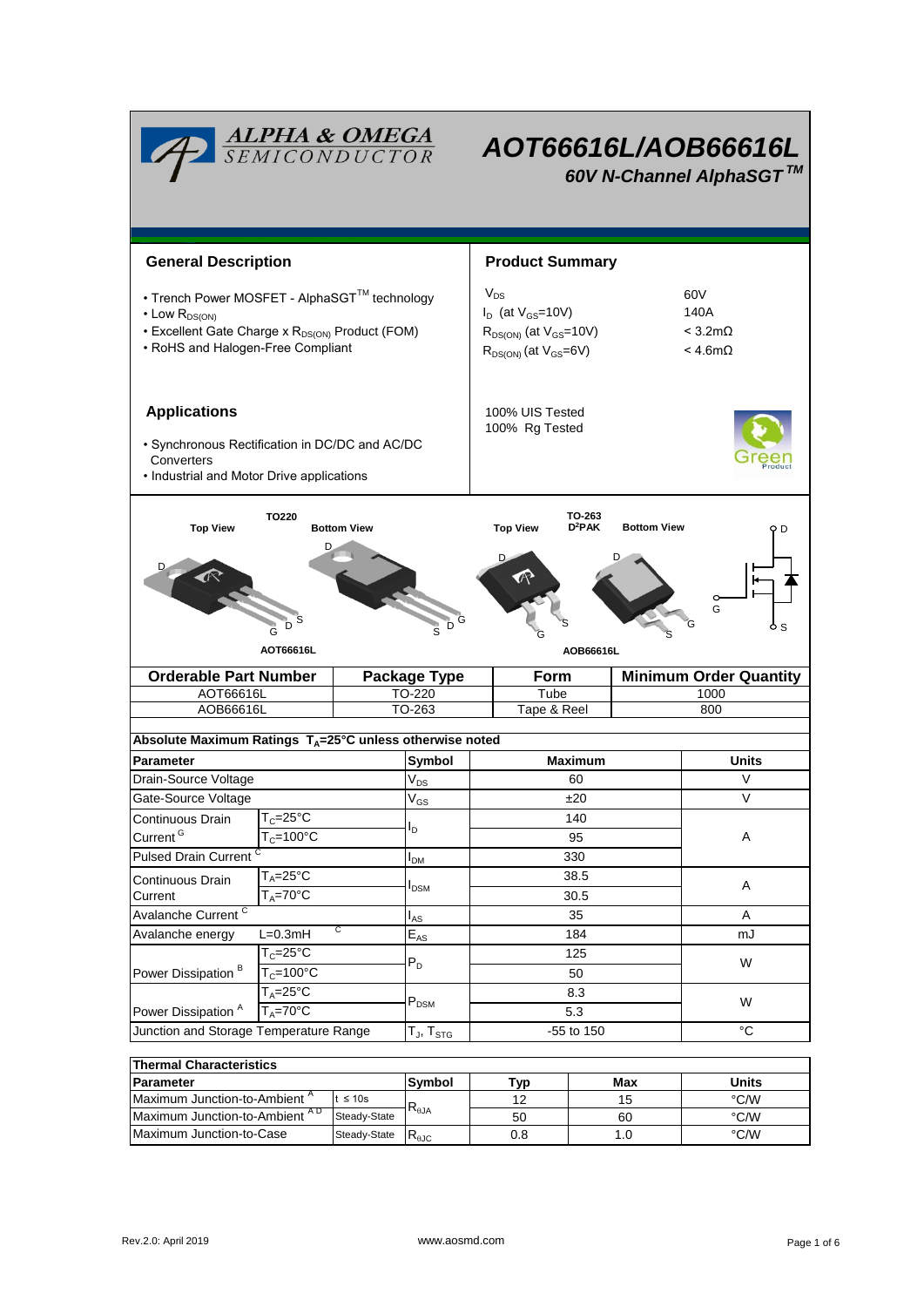

#### **Electrical Characteristics (TJ=25°C unless otherwise noted)**

| <b>Symbol</b>                | <b>Parameter</b>                                                     | <b>Conditions</b>                                            |     | <b>Typ</b> | Max  | <b>Units</b> |  |  |  |  |  |
|------------------------------|----------------------------------------------------------------------|--------------------------------------------------------------|-----|------------|------|--------------|--|--|--|--|--|
| <b>STATIC PARAMETERS</b>     |                                                                      |                                                              |     |            |      |              |  |  |  |  |  |
| $BV_{DSS}$                   | Drain-Source Breakdown Voltage                                       | $I_D = 250 \mu A$ , $V_{GS} = 0V$                            | 60  |            |      | $\vee$       |  |  |  |  |  |
| $I_{DSS}$                    | Zero Gate Voltage Drain Current                                      | $V_{DS}$ =60V, $V_{GS}$ =0V                                  |     |            | 1    | μA           |  |  |  |  |  |
|                              |                                                                      | $T_i = 55^{\circ}C$                                          |     |            | 5    |              |  |  |  |  |  |
| l <sub>GSS</sub>             | $V_{DS} = 0V$ , $V_{GS} = \pm 20V$<br>Gate-Body leakage current      |                                                              |     |            | ±100 | nA           |  |  |  |  |  |
| $\rm V_{GS(th)}$             | Gate Threshold Voltage                                               | $V_{DS} = V_{GS}$ , $I_D = 250 \mu A$                        |     | 2.9        | 3.4  | $\vee$       |  |  |  |  |  |
| $R_{DS(ON)}$                 | Static Drain-Source On-Resistance                                    | $V_{GS}$ =10V, $I_{D}$ =20A                                  |     | 2.5        | 3.2  | $m\Omega$    |  |  |  |  |  |
|                              |                                                                      | $T_J = 125$ °C                                               |     | 4.0        | 5.1  |              |  |  |  |  |  |
|                              |                                                                      | $V_{GS}$ =6V, $I_D$ =20A                                     |     | 3.4        | 4.6  | $m\Omega$    |  |  |  |  |  |
| $g_{FS}$                     | <b>Forward Transconductance</b><br>$V_{DS}$ =5V, I <sub>D</sub> =20A |                                                              |     | 100        |      | S            |  |  |  |  |  |
| $V_{SD}$                     | $IS=1A, VGS=0V$<br>Diode Forward Voltage                             |                                                              |     | 0.7        | 1    | V            |  |  |  |  |  |
| ıs.                          | Maximum Body-Diode Continuous Current                                |                                                              |     | 135        | A    |              |  |  |  |  |  |
|                              | <b>DYNAMIC PARAMETERS</b>                                            |                                                              |     |            |      |              |  |  |  |  |  |
| $C_{\underline{\text{iss}}}$ | Input Capacitance                                                    |                                                              |     | 2870       |      | pF           |  |  |  |  |  |
| $C_{\rm oss}$                | <b>Output Capacitance</b>                                            | $V_{GS}$ =0V, $V_{DS}$ =30V, f=1MHz                          |     | 940        |      | pF           |  |  |  |  |  |
| $C_{rss}$                    | Reverse Transfer Capacitance                                         |                                                              |     | 38         |      | pF           |  |  |  |  |  |
| $R_g$                        | Gate resistance                                                      | $f = 1$ MHz                                                  | 0.6 | 1.25       | 1.9  | Ω            |  |  |  |  |  |
|                              | <b>SWITCHING PARAMETERS</b>                                          |                                                              |     |            |      |              |  |  |  |  |  |
| $Q_q(10V)$                   | <b>Total Gate Charge</b>                                             |                                                              |     | 42.5       | 60   | nC           |  |  |  |  |  |
| $\mathsf{Q}_{\mathsf{gs}}$   | Gate Source Charge                                                   | $V_{GS}$ =10V, $V_{DS}$ =30V, $I_D$ =20A                     |     | 12         |      | nC           |  |  |  |  |  |
| $Q_{gd}$                     | Gate Drain Charge                                                    |                                                              |     | 10         |      | nC           |  |  |  |  |  |
| $Q_{\text{oss}}$             | Output Charge                                                        | $V_{GS}$ =0V, $V_{DS}$ =30V                                  |     | 54         |      | nC           |  |  |  |  |  |
| $t_{D(on)}$                  | Turn-On DelayTime                                                    |                                                              |     | 14.5       |      | ns           |  |  |  |  |  |
| $\mathfrak{t}_{\mathsf{r}}$  | Turn-On Rise Time                                                    | $V_{GS}$ =10V, $V_{DS}$ =30V, R <sub>L</sub> =1.5 $\Omega$ , |     | 15.5       |      | ns           |  |  |  |  |  |
| $t_{D(off)}$                 | <b>Turn-Off DelayTime</b>                                            | $R_{\text{GFN}} = 3\Omega$                                   |     | 33         |      | ns           |  |  |  |  |  |
| $\mathfrak{t}_{\mathsf{f}}$  | Turn-Off Fall Time                                                   |                                                              |     | 12.5       |      | ns           |  |  |  |  |  |
| $\mathfrak{t}_{\text{rr}}$   | Body Diode Reverse Recovery Time                                     | $I_F = 20A$ , di/dt=500A/ $\mu$ s                            |     | 26         |      | ns           |  |  |  |  |  |
| $Q_{rr}$                     | Body Diode Reverse Recovery Charge                                   | $I_F$ =20A, di/dt=500A/ $\mu$ s                              |     | 87         |      | nC           |  |  |  |  |  |

A. The value of R<sub>0JA</sub> is measured with the device mounted on 1in<sup>2</sup> FR-4 board with 2oz. Copper, in a still air environment with T<sub>A</sub> =25°C. The Power dissipation P<sub>DSM</sub> is based on R <sub>0JA</sub> t≤ 10s and the maximum allowed junction temperature of 150°C. The value in any given application depends on the user's specific board design.

B. The power dissipation P<sub>D</sub> is based on T<sub>J(MAX)</sub>=150°C, using junction-to-case thermal resistance, and is more useful in setting the upper dissipation limit for cases where additional heatsinking is used.

C. Single pulse width limited by junction temperature  $T_{J(MAX)}$ =150°C.

D. The  $R_{AJA}$  is the sum of the thermal impedance from junction to case  $R_{AJC}$  and case to ambient.

E. The static characteristics in Figures 1 to 6 are obtained using <300 $\mu$ s pulses, duty cycle 0.5% max.

F. These curves are based on the junction-to-case thermal impedance which is measured with the device mounted to a large heatsink, assuming a maximum junction temperature of  $T_{J(MAX)}$ =150°C. The SOA curve provides a single pulse rating.

G. The maximum current rating is package limited.

H. These tests are performed with the device mounted on 1 in<sup>2</sup> FR-4 board with 2oz. Copper, in a still air environment with T<sub>A</sub>=25°C.

APPLICATIONS OR USE AS CRITICAL COMPONENTS IN LIFE SUPPORT DEVICES OR SYSTEMS ARE NOT AUTHORIZED. AOS DOES NOT ASSUME ANY LIABILITY ARISING OUT OF SUCH APPLICATIONS OR USES OF ITS PRODUCTS. AOS RESERVES THE RIGHT TO IMPROVE PRODUCT DESIGN,FUNCTIONS AND RELIABILITY WITHOUT NOTICE.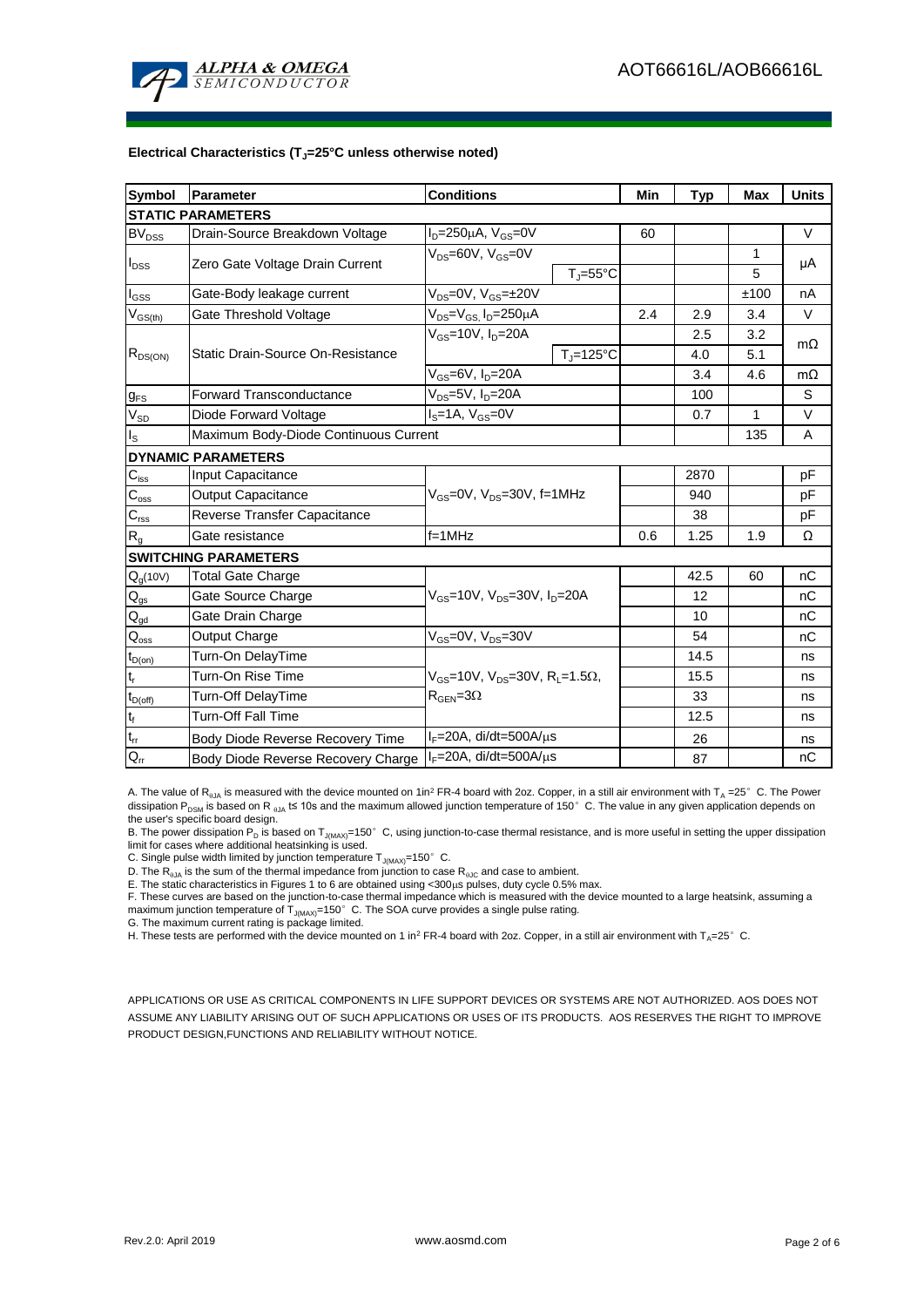

### **TYPICAL ELECTRICAL AND THERMAL CHARACTERISTICS**

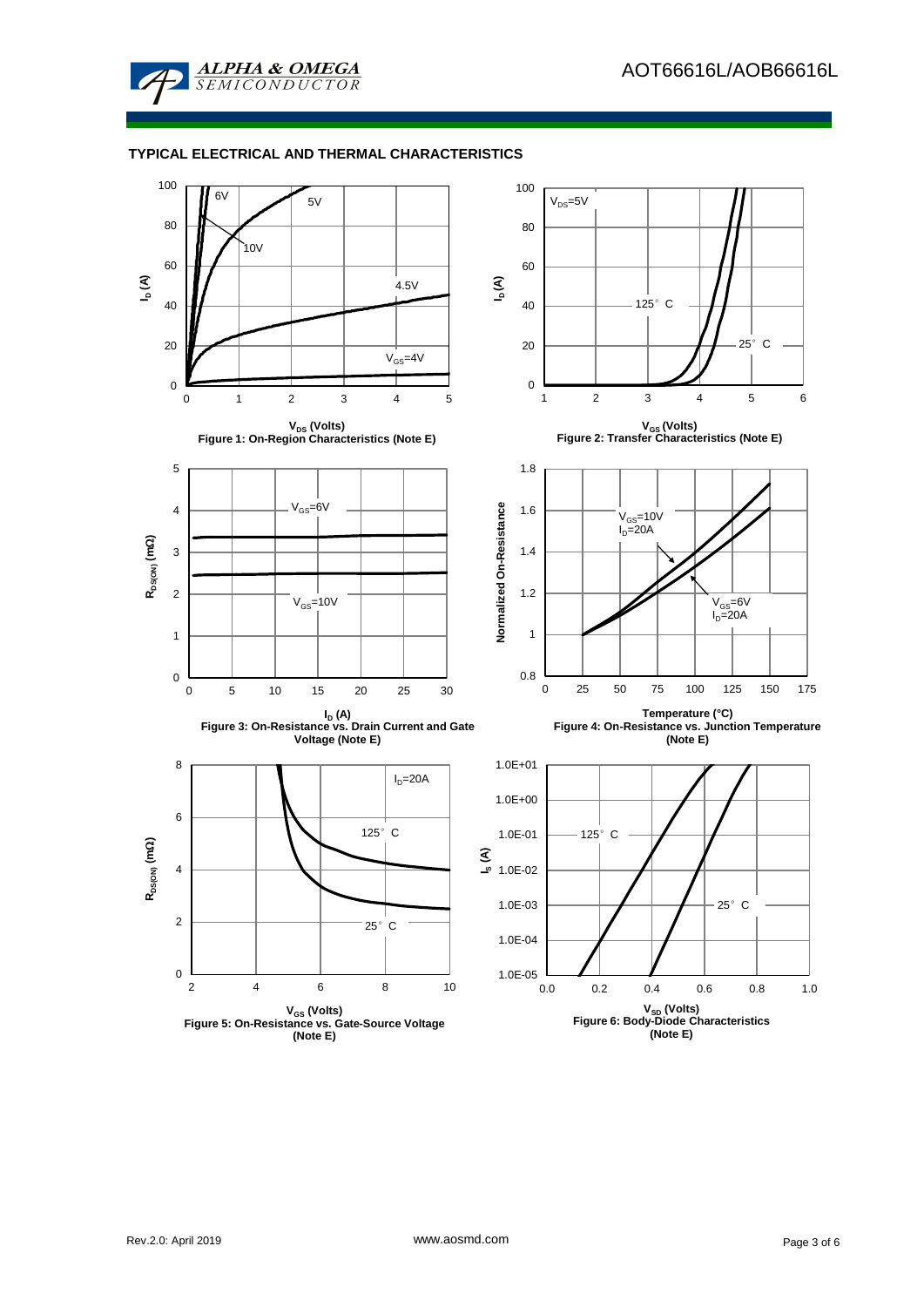

### **TYPICAL ELECTRICAL AND THERMAL CHARACTERISTICS**

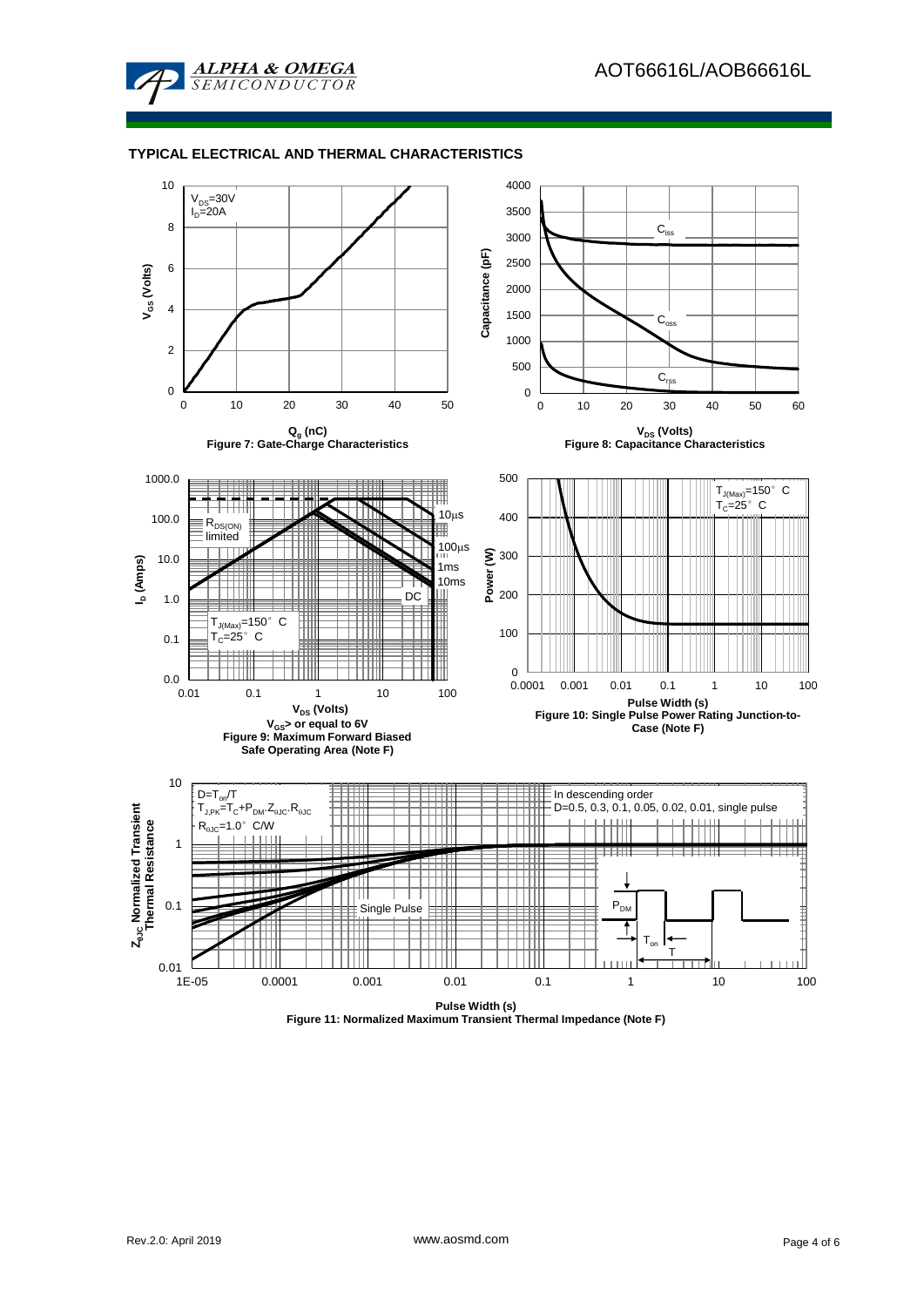

### **TYPICAL ELECTRICAL AND THERMAL CHARACTERISTICS**



**Figure 16: Normalized Maximum Transient Thermal Impedance (Note H)**